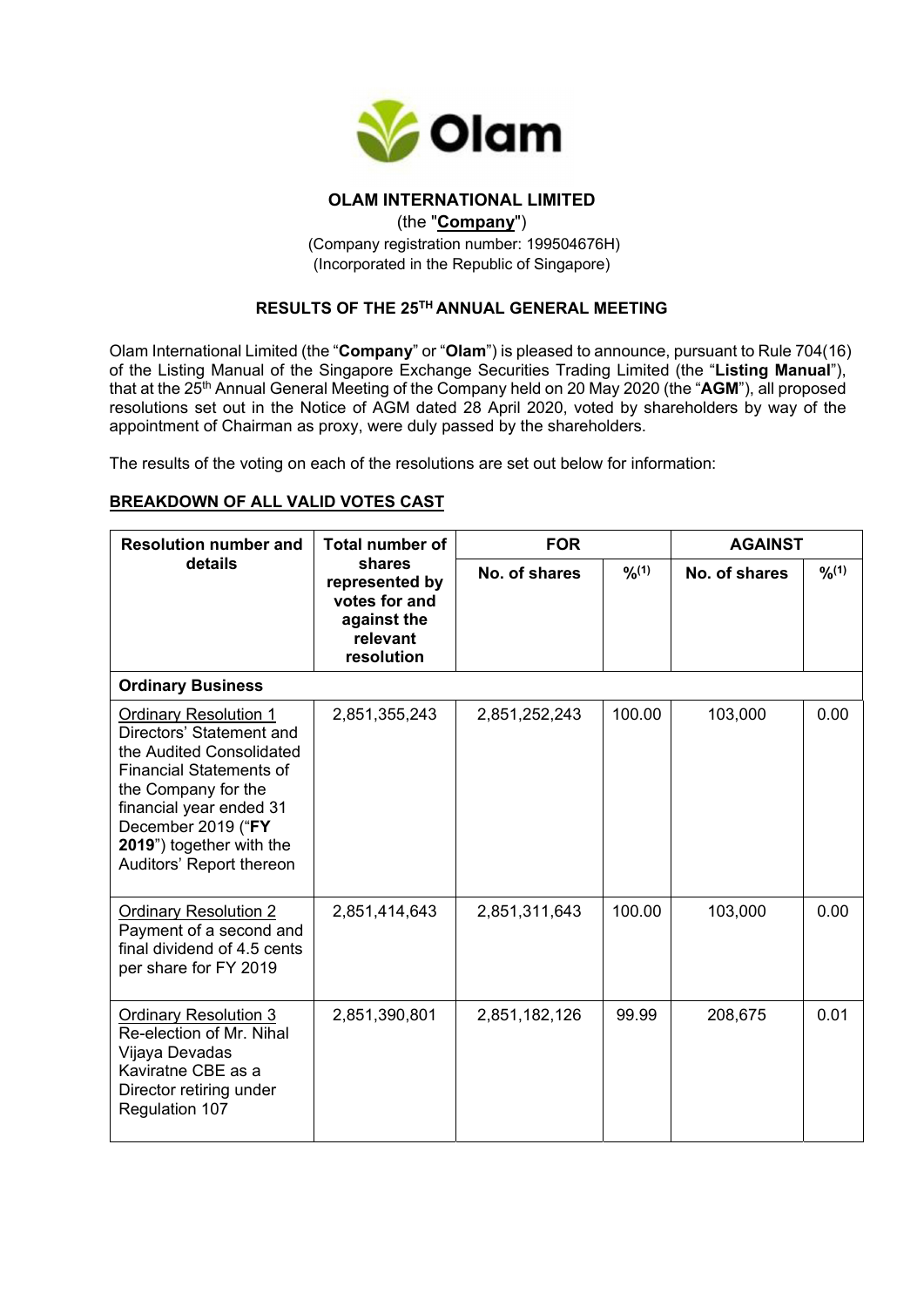

| <b>Resolution number and</b><br>details                                                                                                          | <b>Total number of</b><br>shares<br>represented by<br>votes for and<br>against the<br>relevant<br>resolution | <b>FOR</b>    |        | <b>AGAINST</b> |        |  |
|--------------------------------------------------------------------------------------------------------------------------------------------------|--------------------------------------------------------------------------------------------------------------|---------------|--------|----------------|--------|--|
|                                                                                                                                                  |                                                                                                              | No. of shares | 9/6(1) | No. of shares  | 9/6(1) |  |
| <b>Ordinary Resolution 4</b><br>Re-election of Mr. Sunny<br>George Verghese as a<br>Director retiring under<br>Regulation 107                    | 2,802,260,543                                                                                                | 2,801,965,368 | 99.99  | 295,175        | 0.01   |  |
| <b>Ordinary Resolution 5</b><br>Re-election of Dr. Ajai<br>Puri as a Director retiring<br>under Regulation 113                                   | 2,851,414,643                                                                                                | 2,851,225,143 | 99.99  | 189,500        | 0.01   |  |
| <b>Ordinary Resolution 6</b><br>Re-election of Dr. Joerg<br>Wolle as a Director<br>retiring under Regulation<br>113                              | 2,851,414,643                                                                                                | 2,850,437,143 | 99.97  | 977,500        | 0.03   |  |
| <b>Ordinary Resolution 7</b><br>Re-election of Mr. Nagi<br>Adel Hamiyeh as a<br>Director retiring under<br>Regulation 113                        | 2,851,414,643                                                                                                | 2,849,966,957 | 99.95  | 1,447,686      | 0.05   |  |
| Ordinary Resolution 8<br>Approval of payment of<br>Directors' fees of up to<br>S\$3,300,000 for the<br>financial year ending 31<br>December 2020 | 2,851,256,819                                                                                                | 2,851,071,806 | 99.99  | 185,013        | 0.01   |  |
| <b>Ordinary Resolution 9</b><br>To re-appoint Messrs<br>Ernst & Young LLP as<br>the auditors of the<br>Company                                   | 2,851,414,643                                                                                                | 2,851,311,643 | 100.00 | 103,000        | 0.00   |  |
| <b>Special Business</b>                                                                                                                          |                                                                                                              |               |        |                |        |  |
| <b>Ordinary Resolution 10</b><br>To elect Mr. Norio<br>Saigusa as a Director of<br>the Company                                                   | 2,851,414,643                                                                                                | 2,848,535,268 | 99.90  | 2,879,375      | 0.10   |  |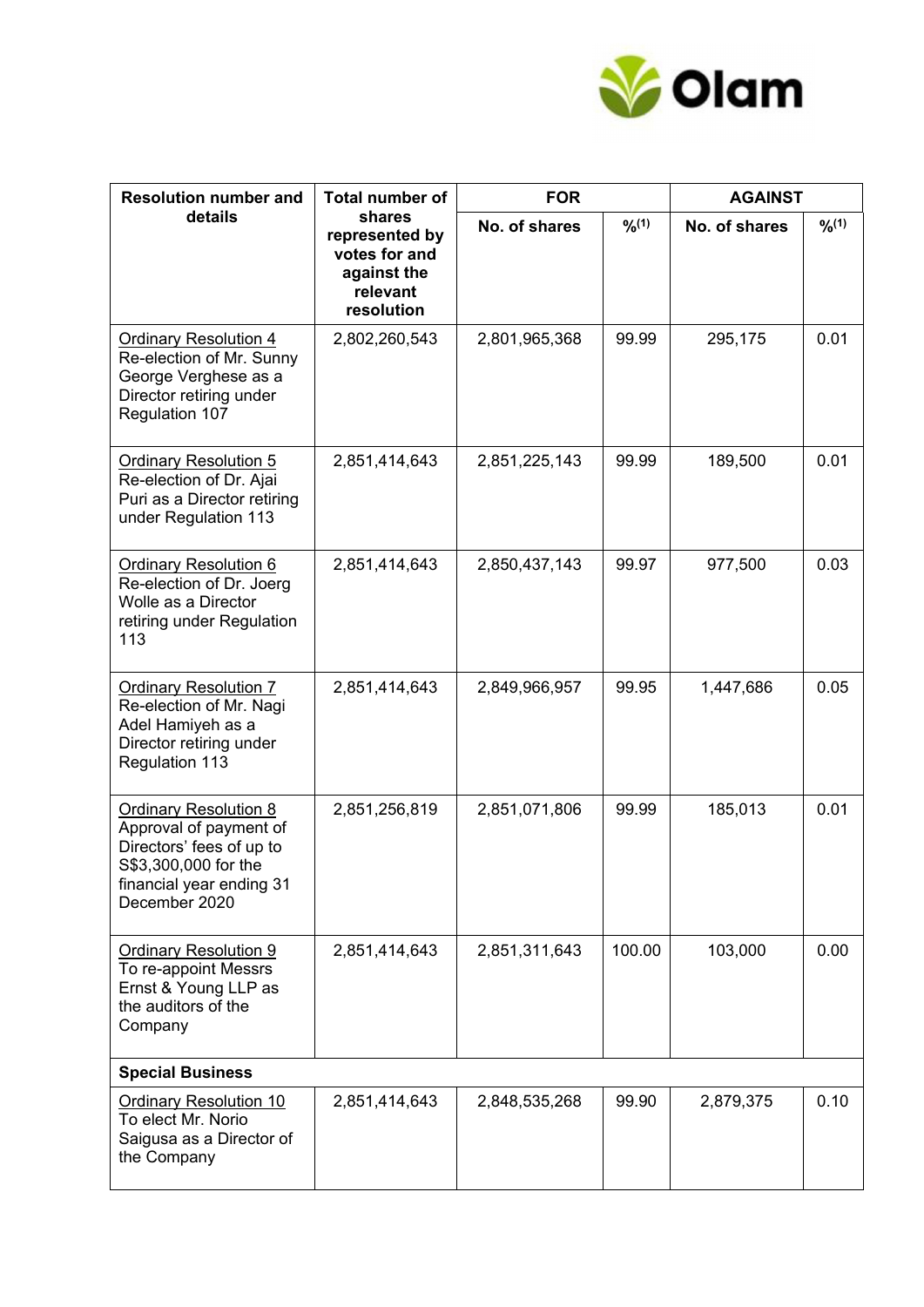

| <b>Resolution number and</b><br>details                                                                 | <b>Total number of</b><br>shares<br>represented by<br>votes for and<br>against the<br>relevant<br>resolution | <b>FOR</b>    |        | <b>AGAINST</b>   |      |
|---------------------------------------------------------------------------------------------------------|--------------------------------------------------------------------------------------------------------------|---------------|--------|------------------|------|
|                                                                                                         |                                                                                                              | No. of shares | 9/6(1) | No. of<br>shares | 9/10 |
| <b>Ordinary Resolution 11</b><br>General authority to issue<br><b>Shares</b>                            | 2,851,414,643                                                                                                | 2,840,571,368 | 99.62  | 10,843,275       | 0.38 |
| <b>Ordinary Resolution 12</b><br>Renewal of the Share<br><b>Buyback Mandate</b>                         | 2,851,328,143                                                                                                | 2,851,225,143 | 100.00 | 103,000          | 0.00 |
| <b>Ordinary Resolution 13</b><br>Amendment to the Olam<br><b>Share Grant Plan</b>                       | 2,785,419,517                                                                                                | 2,781,653,042 | 99.86  | 3,766,475        | 0.14 |
| <b>Ordinary Resolution 14</b><br>Authority to issue Shares<br>under the Olam Share<br><b>Grant Plan</b> | 2,785,490,841                                                                                                | 2,781,724,366 | 99.86  | 3,766,475        | 0.14 |
| <b>Ordinary Resolution 15</b><br>The Proposed Adoption<br>of the IPT Mandate                            | 2,296,638,314                                                                                                | 2,296,535,314 | 100.00 | 103,000          | 0.00 |

 $(1)$  As a percentage of total number of votes for and against the resolution.

#### **ABSTENTION FROM VOTING**

- 1. Mr. Nihal Vijaya Devadas Kaviratne CBE has interests in 23,842 Shares and has abstained from voting on Resolutions 3, 8 and 13.
- 2. Mr. Sunny George Verghese has interests in 136,530,385 shares and has abstained from voting on Resolutions 4, 13 and 14.
- 3. Mr. Shekhar Anantharaman has interests in 16,769,702 shares and has abstained from voting on Resolutions 13 and 14.
- 4. Dr. Ajai Puri has interests in 4,117 shares and has abstained from voting on Resolutions 5, 8 and 13.
- 5. Dr. Joerg Wolle has interests in 4,586 shares and has abstained from voting on Resolutions 6, 8 and 13.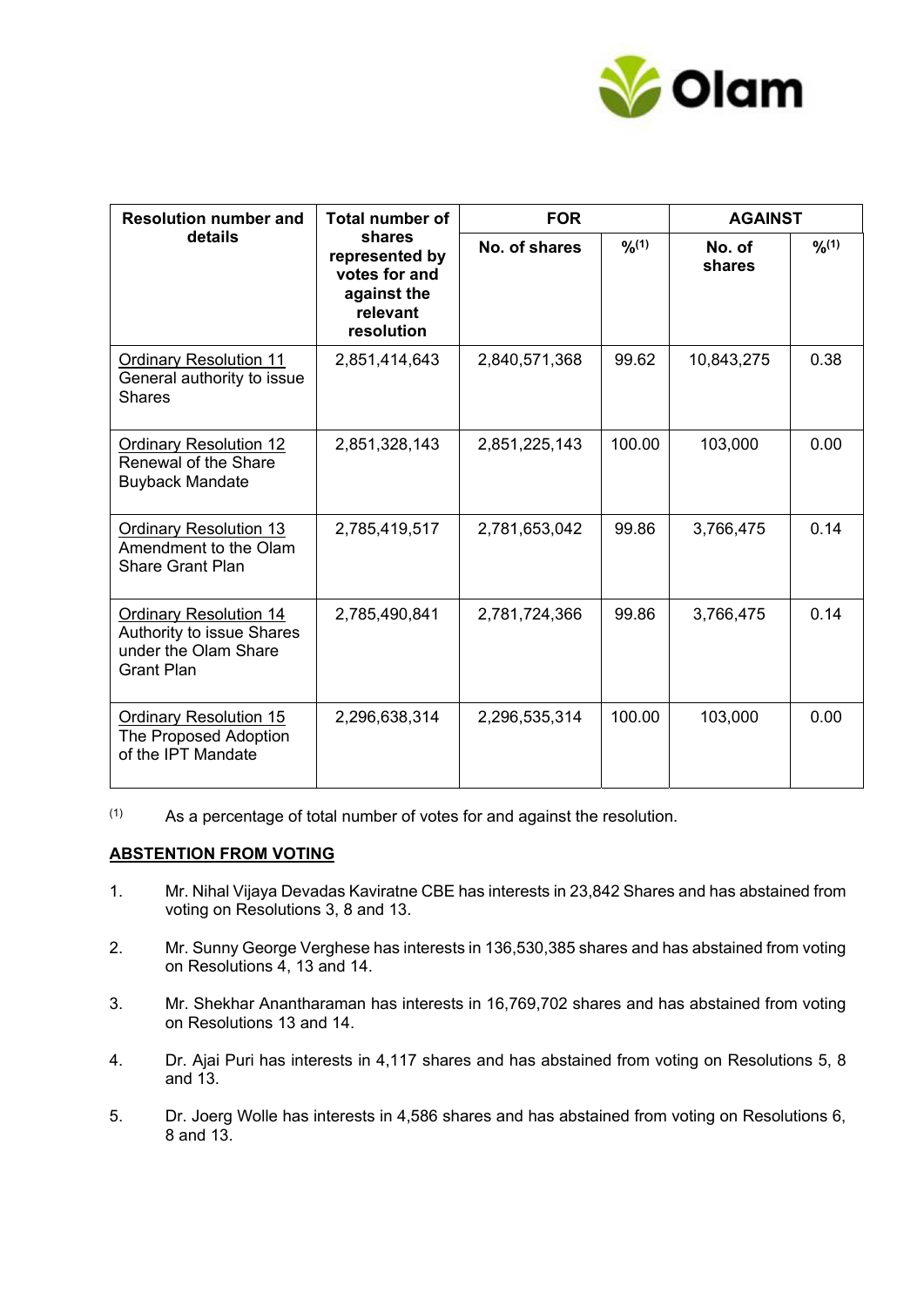

- 6. The non-executive Directors of the Company, who are also shareholders and collectively hold 1,474,361 shares (inclusive of the number of shares as stated in the aforementioned paragraphs numbered 1, 4 and 5 above), abstained from voting on Resolution 8 in respect of the payment of Directors' fees of up to S\$3,300,000 to the non-executive Directors for the year ending 31 December 2020.
- 7. All the Directors will be eligible to participate in the Olam Share Grant Plan (as proposed to be amended). Accordingly, the Directors of the Company, who are also shareholders and collectively hold 154,774,448 shares (inclusive of the number of shares as stated in the aforementioned paragraphs numbered 1 to 6), abstained from voting on Resolution 13 relating to the Amendment to the Olam Share Grant Plan.
- 8. Group Employees who are eligible to participate in the Olam Share Grant Plan have abstained from voting on Resolution 14.
- 9. Mitsubishi Corporation has interests in 554,689,829 shares and has abstained from voting on Resolution 15.

## **SCRUTINEERS**

RHT Governance, Risk & Compliance (Singapore) Pte. Ltd was appointed as the Company's scrutineer at the AGM.

#### **RE-ELECTION/ ELECTION OF DIRECTORS**

- 1. Mr. Nihal Vijaya Devadas Kaviratne CBE, who was re-elected as a Director of the Company at the AGM, continues his office as Non-Executive and Independent Director and remains as a member of the Audit Committee ("**AC**") and assumed the Chairmanship of the Corporate Responsibility and Sustainability Committee ("**CRSC**").
- 2. Mr. Sunny George Verghese, who was re-elected as a Director of the Company at the AGM, continues his office as Executive Director and Group Chief Executive Officer and remains as a member of the Board Steering Committee ("**BSC**"), Capital and Investment Committee ("**CIC**") and CRSC.
- 3. Dr. Ajai Puri, who was re-elected as a Director of the Company at the AGM, continues his office as Non-Executive and Independent Director and is appointed a member of the AC, CIC and CRSC.
- 4. Dr. Joerg Wolle, who was re-elected as a Director of the Company at the AGM, continues his office as Non-Executive and Independent Director and is appointed a member of the Nomination and Remuneration Committee ("**NRC**").
- 5. Mr. Nagi Adel Hamiyeh, who was re-elected as a Director of the Company at the AGM, continues his office as Non-Executive Director and remains as a member of the BSC and is appointed a member of the CIC.
- 6. Mr. Norio Saigusa, who was appointed as a Non-Executive Director of the Company at the AGM, is appointed member of the Board Risk Committee, CRSC and NRC.

### **BY ORDER OF THE BOARD**

Michelle Tanya Kwek Company Secretary

Singapore, 20 May 2020